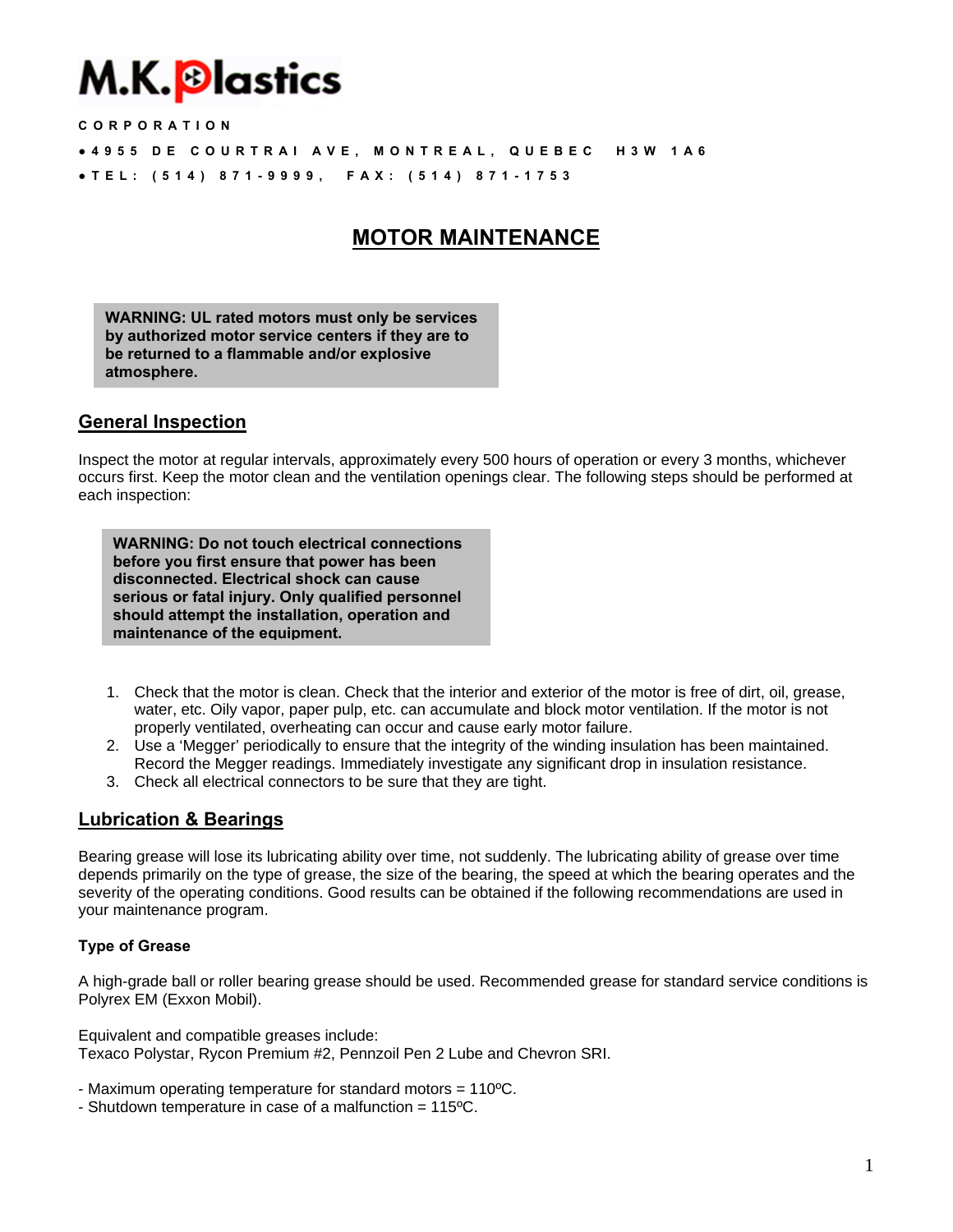#### **Lubrication Intervals**

Recommended lubrication intervals are shown in Table .1. It is important to realize that the recommended intervals of Table .1 are based upon average use.

Refer to additional information contained in Tables .2 and .3.

## **Table .1 – Lubrication Intervals\***

| <b>NAMA / (IEC) Frame Size</b> | <b>RPM</b> |          |            |            |            |            |
|--------------------------------|------------|----------|------------|------------|------------|------------|
|                                | 1000       | 6000     | 3600       | 1800       | 1200       | 900        |
| Up to 210 incl. (132)          | $***$      | 2700 hrs | 5500 hrs.  | 12000 hrs. | 18000 hrs. | 22000 hrs. |
| Over 210 to 280 incl. (180)    |            |          | 3600 hrs.  | 9500 hrs.  | 15000 hrs. | 18000 hrs. |
| Over 280 to 360 incl. (225)    |            |          | *2200 hrs. | 7400 hrs.  | 12000 hrs. | 15000 hrs. |
| Over 360 to 5800 incl. (300)   |            |          | *2200 hrs. | 3500 hrs.  | 7400 hrs.  | 10500 hrs. |

\*Lubrication intervals are for ball bearings. For roller bearings, divide the listed lubrication interval by 2.

\*\*For 6205 and 6806 bearings. Relubrication interval for 6205 bearings is 1550 hrs. (using grease lubrication). Relubrication interval for 6806 bearings is 720 hrs. (using grease lubrication).

## **Table .2 – Service Conditions**

| <b>Severity of Service</b> | <b>Ambient Temperature</b><br><b>Maximum</b> | <b>Atmospheric</b><br>Contamination | <b>Type of Bearing</b>     |  |
|----------------------------|----------------------------------------------|-------------------------------------|----------------------------|--|
| Standard                   | 40°C                                         | Clean, Little Corrosion             | Deep Groove Ball Bearing   |  |
| Severe                     | $50^{\circ}$ C                               | Moderate dirt, Corrosion            | <b>Ball Thrust, Roller</b> |  |
| Extreme                    | $>50^{\circ}$ C* or                          | Severe dirt, Abrasive dust,         | All Bearings               |  |
|                            | <b>Class H Insulation</b>                    | Corrosion                           |                            |  |
| Low Temperature            | $<-30^{\circ}C^{**}$                         |                                     |                            |  |

\*Special high temperature grease is recommended (Dow Corning DC44). Note that Dow Corning DC44 grease does not mix with other grease types. Thoroughly clean bearing & cavity before adding grease.

\*\*Special low temperature grease is recommended (Aeroshell 7).

## **Table .3 – Lubrication Interval Multiplier**

| <b>Severity of Service</b> | <b>Multiplier</b> |  |  |
|----------------------------|-------------------|--|--|
| Standard                   | 1 በ               |  |  |
| Severe                     | 0.5               |  |  |
| Extreme                    | 0.1               |  |  |
| Low Temperature            | 1 በ               |  |  |